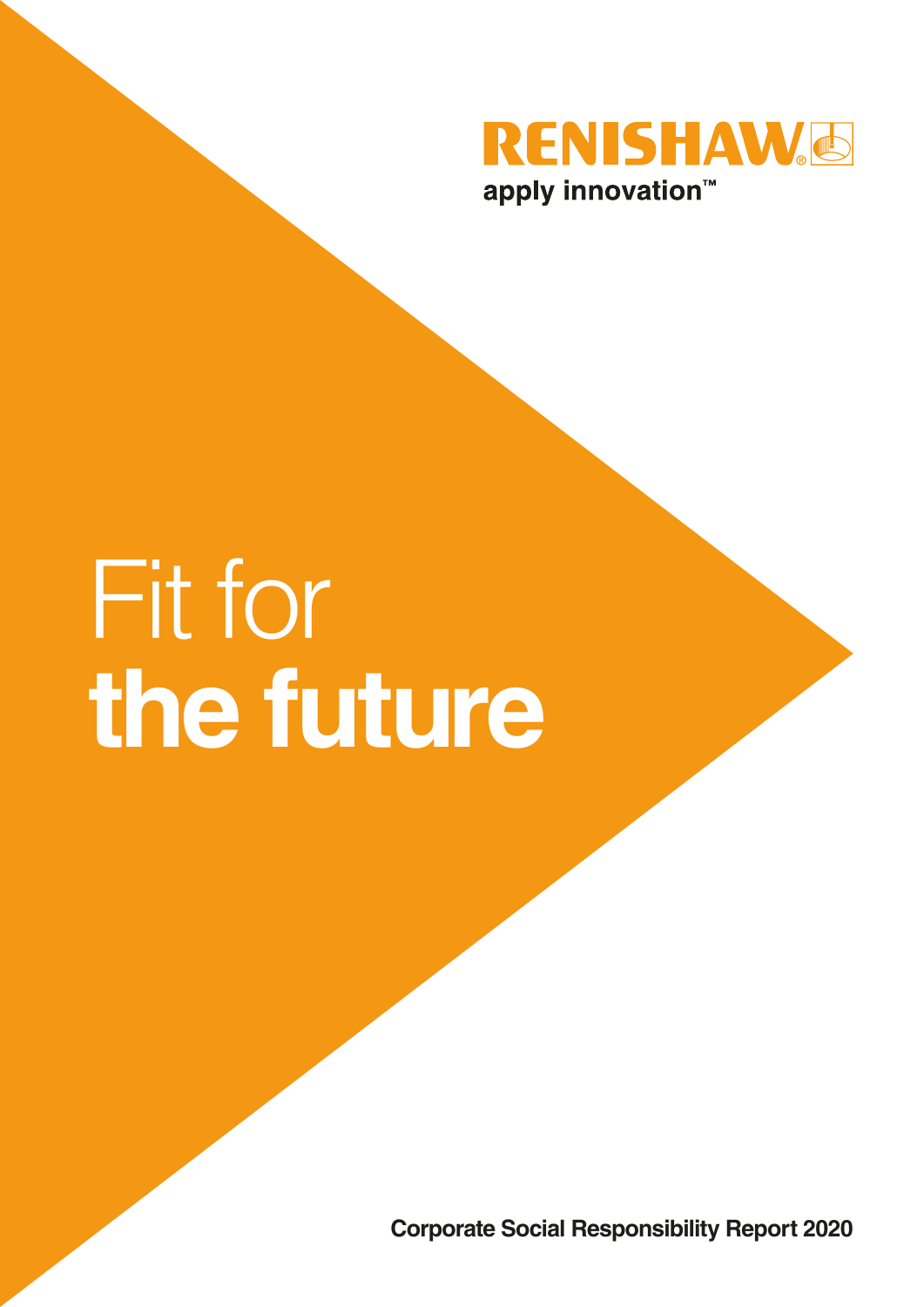# **Managing our resources and relationships**

### **How we engage with our stakeholders**

Our rich and varied network of stakeholder relationships upholds the values on which Renishaw was founded.

We have more than 1,700 registered shareholders, 4,463 colleagues and supplied more than 23,000 customer accounts during the year. We deal with suppliers in more than 35 countries. These individuals, businesses and communities are all integral to our business.

# **Our stakeholders**

# **People**

It is through the commitment and dedication of our people that we will successfully deliver our business strategy.

#### **Why we engage**

Only by fully engaging with our workforce, embedding our values across all that we do and developing progressive people management practices, will we achieve a culture that aims to allow employees to maximise their potential. We strive to continuously improve Renishaw as a great place to work and to achieve personal goals.

#### **How we engage**

We have a sustained focus on engagement, this is achieved through works forums, increasing the flexibility in working practices, wellbeing programmes and an employee assistance helpline. A Diversity and Inclusion Group has also recently been established.



# **Customers**

We work closely with our customers to solve their complex challenges and deliver on our purpose.

#### **Why we engage**

To deliver on our purpose, it is vital that we work closely with our customers to solve their complex challenges and help them to increase their own innovation, improve product quality, expand their production output and enhance their operational efficiencies.

#### **How we engage**

Through face-to-face contact via a number of different forums, regional marketing conferences, trade shows, in-house seminars and technical workshops. We have moved to online equivalents during the pandemic.



# **Suppliers**

The supply of outsourced goods and services is critical to our overall success.

#### **Why we engage**

The integrated nature of our supply chain enables us to be agile and deliver quality products at the right time. To ensure we are all working to the same quality standards and delivery time frames we work closer with our suppliers than ever before.

#### **How we engage**

Suppliers are engaged in our supplier performance programme. They are assessed on a regular basis to ensure that they are suitable suppliers for Renishaw and are trained in best practice. Appropriate ongoing improvement programmes are also put in place, as required.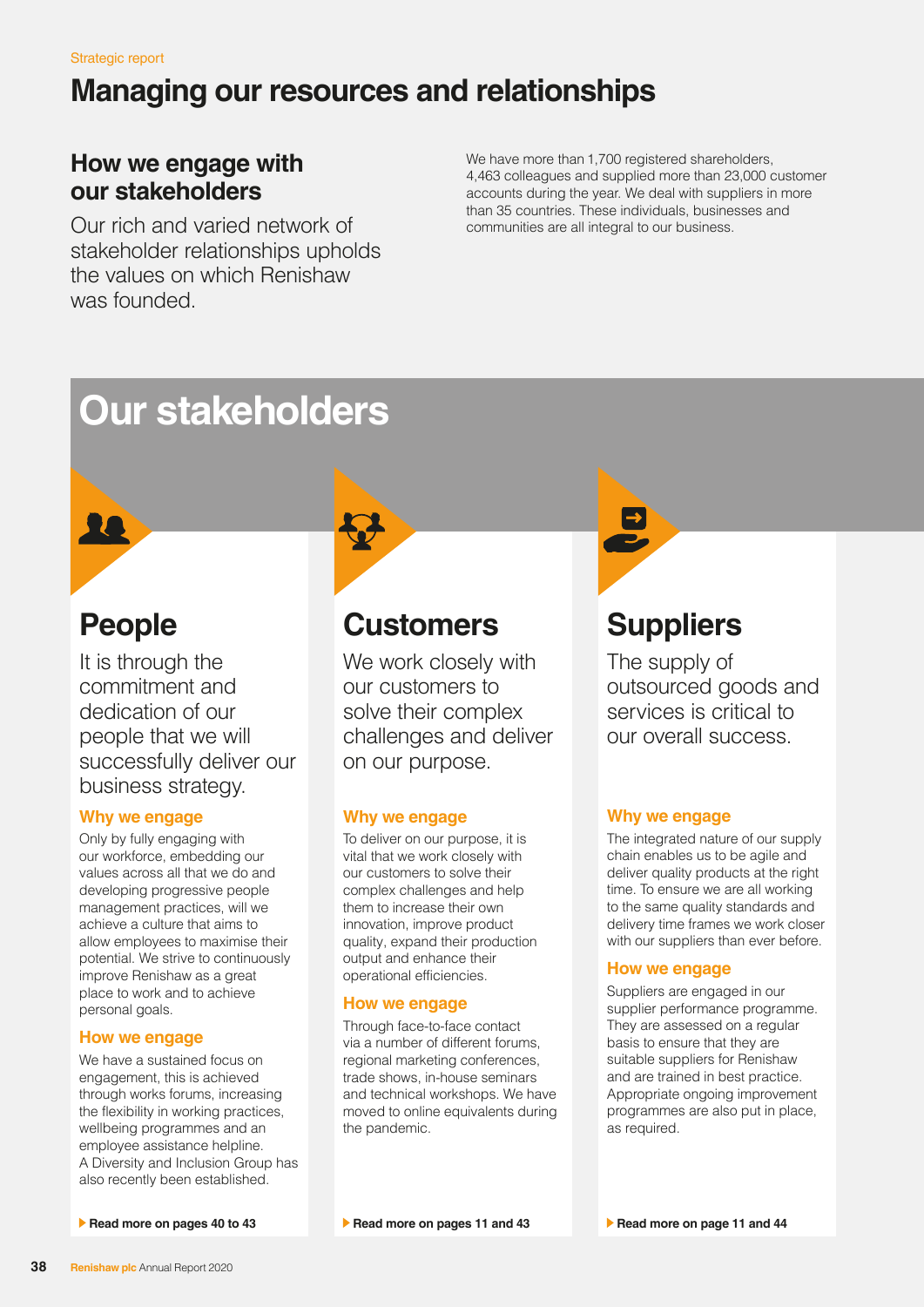

## **Communities**

We recognise the impact we have on our communities and aim to make a positive difference.

#### **Why we engage**

Our core value of integrity is central to the relationships we have with our communities around the world, where we strive to be open, honest and consistent. We aim to make a positive difference and to maintain an open dialogue with community representatives.

#### **How we engage**

Our communities are supported through charitable donations, educational outreach, employee volunteering, the donations of equipment, the use of our facilities and through supporting community efforts where our respective goals align.



## **Shareholders**

We aim to provide all shareholders with high-quality information at the same time.

#### **Why we engage**

We value the trust our shareholders have placed in us by investing, and want to pay that back in kind through payment of dividends where appropriate and/or capital appreciation. By engaging we can update on our progress and seek feedback.

#### **How we engage**

We engage through various media including our website, the Annual Report, our financial results and trading statements. We also hold open webcasts of presentations of the full and half-year results.

# **Planet**

Sustainability is about leaving a positive legacy for the future. Part of our long-term strategy is to ensure we have a net positive impact.

#### **Why we engage**

We believe that sustained action is required to address climate change and the impact it is having on our planet. We feel that, as a business, we have a responsibility to mitigate our impact on the planet.

#### **How we engage**

We measure and report on the impacts we have through our GHG emissions and waste footprint. We look for ways to invest our time and money to reduce these impacts, through on-site renewable energy generation, waste and energy reduction and the purchase of clean electricity.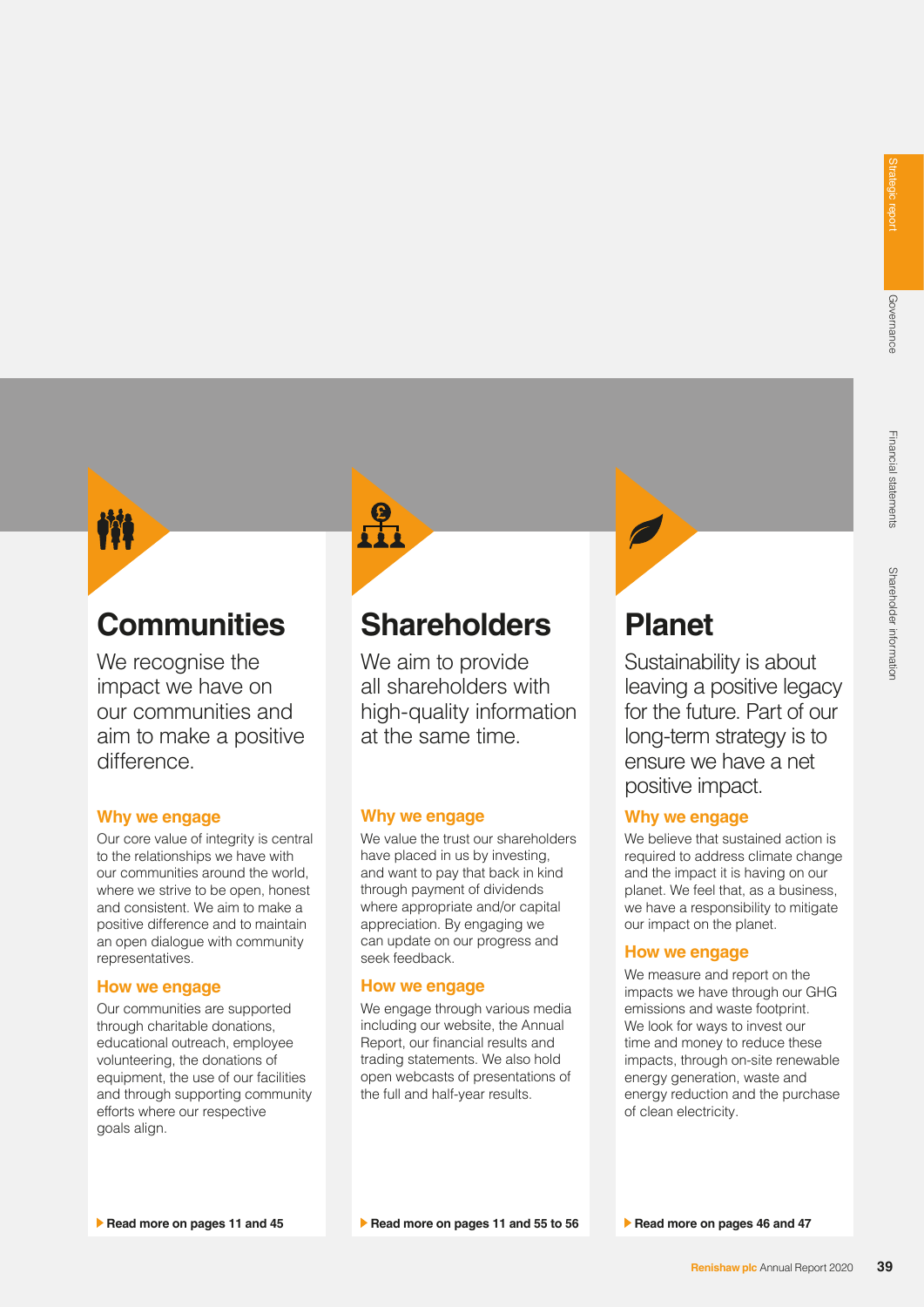### **People**  LO **and culture**

#### **Workforce engagement**

Catherine Glickman (Non-executive Director) is our ambassador for workforce engagement. Since joining the Board in 2018, she has regularly visited our headquarters and manufacturing sites, has been briefed on people initiatives and meets with the Health & Safety team annually. Since lockdown in March, she has participated in team communications remotely, which she will continue during 2020/21. She is also advising the Diversity and Inclusion Group and is contributing to its initiatives. In the next year, she plans to continue the onsite visits (where permissible), meeting staff directly, and extending engagement with the international teams.

#### **Global HR system implementation progress**

Within this financial year, we have implemented and embraced Workday as our global HR system. Our wider focus is now on overseas configuration together with preparing to migrate our legacy e-learning platform of 450 internal courses across to our new system. By bringing HR, performance and learning data together, we are enabling a future of greater connectivity and a more transparent personal and career development pathway for our employees.

The system provides immediate access to business-critical information with high levels of data accuracy, integrity and security. This brings increased management visibility across many areas enabling the business to strengthen individual performance management and accountability.

#### **2020 leadership and development**

Continuous development of our managers is critical to the success of our business. This year has seen significant focus on the development of a series of modular interactive management and leadership programmes, which will continue to be delivered during the next financial year.

These programmes are specifically aimed at improving the performance of leadership and management capability, by strengthening and understanding the key traits and attributes that allow leaders to manage themselves and their teams. These programmes will be available to our worldwide management group.

#### **Graduates and apprentices**

Renishaw remains committed to its early career programmes and endeavours to attract key talent that will grow with the business and become part of the future pipelines for succession and development.

Across our sites in the UK, we currently have 91 graduates on two-year programmes across 11 different schemes/ disciplines and 192 apprentices across 13 different standards and levels.

We continually review the requirements of our Early Careers programmes to meet our future business needs. This year we introduced an overarching development framework to support skills development in areas including communication, presentation and commercial awareness.

Further education programmes are in place to upskill our existing employees where there is a business need. As part of this we have also been able to utilise our Apprenticeship Levy fund and currently have 31 employees on a variety of degree apprenticeship programmes.

#### **Higher engagement = higher performance**

Through the commitment and dedication of our people we will fulfil our potential and successfully deliver our business strategy.

Only by fully engaging with our workforce, embedding our values across all that we do and developing progressive people management practices, will we achieve a culture that aims to allow employees to maximise their potential. We strive to continuously improve Renishaw as a great place to work and to achieve personal goals.

Having a sustained focus on engagement will help us retain our talent, which is crucial to our future success. Improving engagement also helps us to build on our core values, resulting in committed, hardworking and loyal employees.

#### **Restructure and focus**

Renishaw has implemented difficult changes over the course of the year, including a phased closure of the Staffordshire site and a resizing programme that resulted in a number of redundancies. These measures were implemented with a view to preserving key skills, boosting future productivity and ensuring that the company is best placed to face the future.

#### **Response to COVID-19**

The COVID-19 pandemic compelled Renishaw to be agile in its response to protect the health and safety of our employees, as well as the business. This resulted in many employees working from home at short notice and the temporary shutdown of manufacturing sites to implement robust COVID-secure procedures before resuming operations.

The swift and successful implementation of these measures highlighted how dynamic, resilient and committed our employees were across all areas to facilitate these changes. It also highlighted the importance of extending flexibility to employees around their work commitments during this unprecedented period, in relation to childcare and/or healthrelated considerations.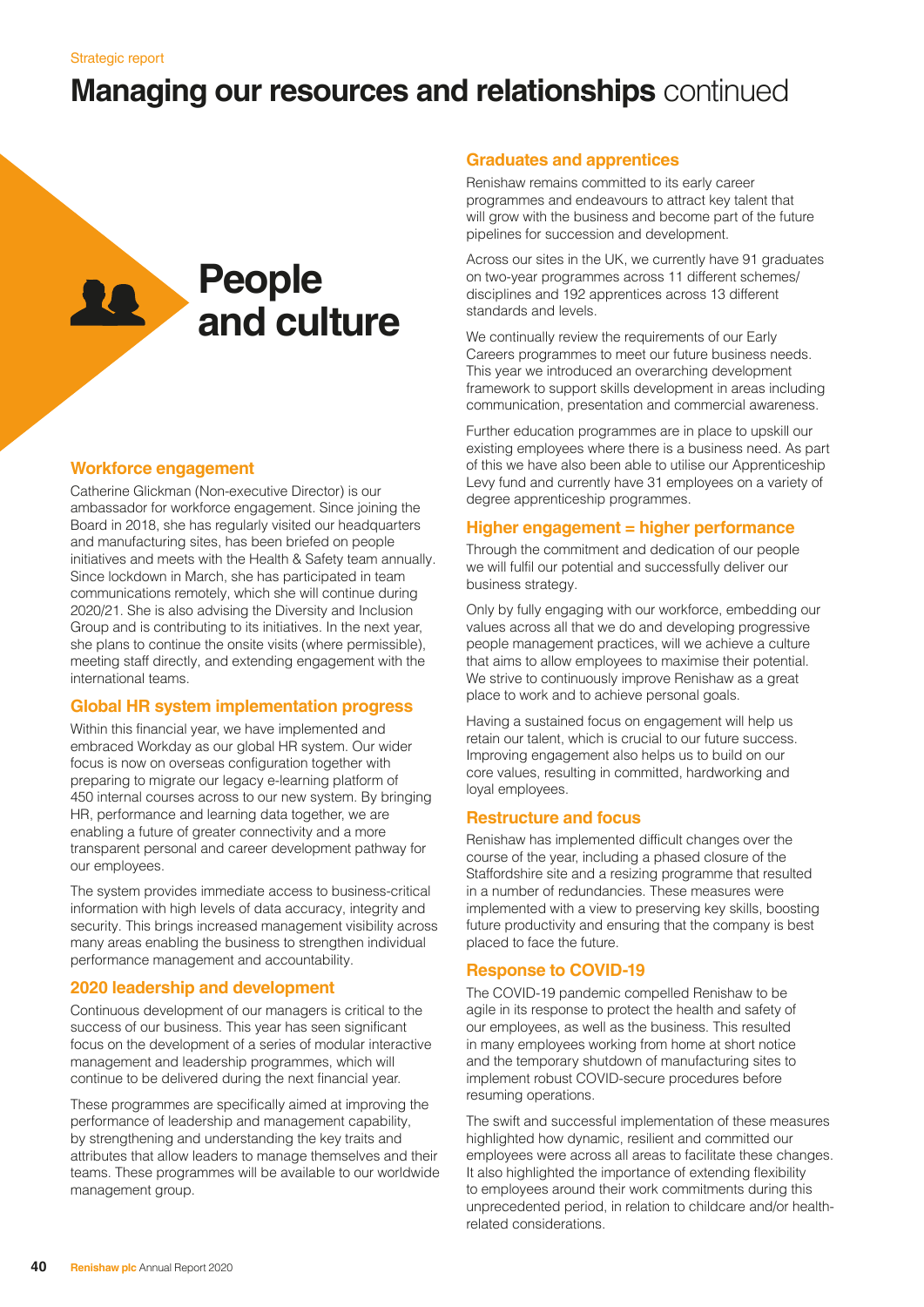#### **The proportion of women and men in each pay quartile**





2019 UK average (median) pay gap 17.3%

**Gender bonus gap 61.7%** 

**mean**



75.5% of women received bonus pay 78.6% of men received bonus pay

#### **All employee gender diversity ratio**



#### **Senior management team diversity\***



93% (55) Male  $\blacksquare$  7% (4) Female

\* See table below for breakdown of the senior management bands.

**Board diversity**



75% (6) Male  $25%$  (2) Female

|                                   |      | Male |        | Female |
|-----------------------------------|------|------|--------|--------|
| <b>Management level</b>           | Male | %    | Female | %      |
| Board                             |      | 75   |        | 25     |
| <b>Executive Committee</b>        | Χ    | 89   |        | 11     |
| Senior managers <sup>1</sup>      | 13   | 81   |        | 19     |
| Subsidiary directors <sup>2</sup> |      | 98   |        |        |

1 Includes the direct reports of the Executive Committee, excluding those in administrative or non-managerial roles.

2 Means statutory directors.

# **The Diversity and Inclusion Group**

Renishaw recognises that the greater the range of talent and diversity of our people, the greater the performance potential of our business. To enable us to align diversity with business strategy, we recently established the Diversity and Inclusion Group, with the purpose of 'establishing a more inclusive culture and diverse workforce at Renishaw by promoting equality and diversity through a committed collaborative approach.'

Employee engagement will be driven through focus groups that will collate data to guide and shape some of the key objectives for the group. This will include national awareness days, blogs and guest speakers. We will also engage with our Regional HR Heads to look at the Group diversity and inclusion strategy, supporting our employees across the world.

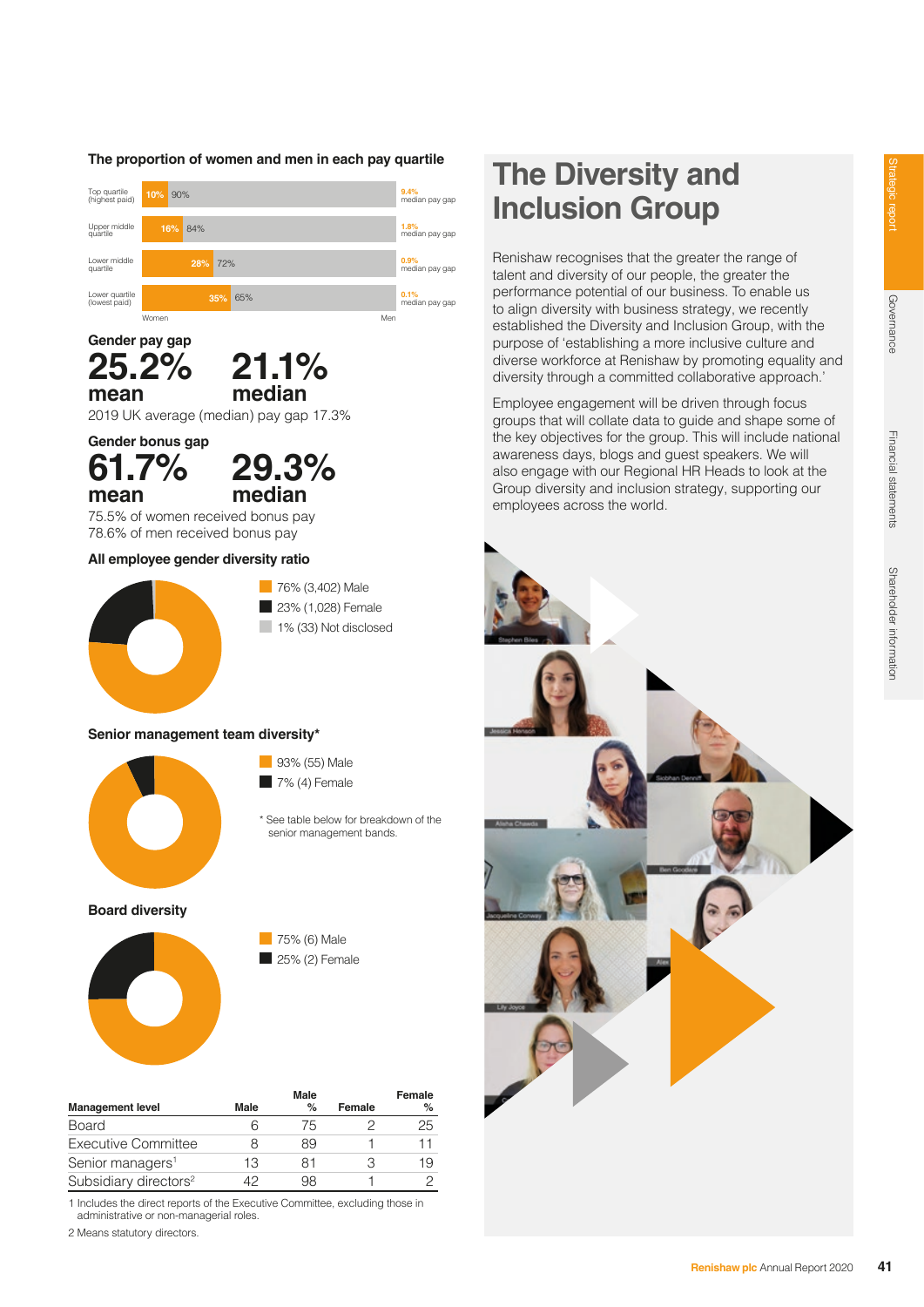#### **Flexible working practices**

Adopting flexible working practices to maintain business continuity during the pandemic has highlighted the need for us to increase our flexibility in working while maintaining operational efficiency.

#### **Employee wellbeing**

Employee wellbeing has been a priority for Renishaw during 2019/20. To support the wellbeing of our employees during the pandemic, we have introduced additional support in the form of online presentations, self-help materials and links to external resources. Training has been developed for our managers to support remote management of their teams. All of our UK management team completed mental health awareness workshops during 2019/20 and the implementation of a UK network of mental health first aiders (MHFAs) has also been completed. Our MHFAs are developing their own channels of communication and sources of support in readiness to assist employees more effectively.

Our worldwide Employee Assistance Programme (EAP) continues to offer support and signposting in relation to a variety of topics. Our employee wellbeing activities will be expanded throughout the Group in 2021 to support our global colleagues.

#### **Health and safety (H&S)**

Maintaining a safe working environment for our people, visitors and customers is the primary aim of our H&S management system. Our Group H&S policy frames our approach, drives our culture of safety throughout the Company, and details Renishaw's H&S management structure and processes, in line with industry best practice. The outcome is a clear and consistent approach to H&S that is used throughout the Group.

The total number of accidents for the period was 118 (2019: 207) against a year-end headcount of 4,463 (2019: 5,041). This equates to an accident frequency rate of 15.55 per million hours worked (2019: 24.67).

There were four reportable accidents under the UK RIDDOR reporting requirements: two musculoskeletal injuries, one deep laceration to the hand and one suspected rib fracture. This equates to a lost time injury rate of 0.54 per million hours worked, compared with a UK manufacturing average for RIDDOR reportable accidents of 2.10 per million hours worked.

We continually assess H&S risks across the Group. This is done through our risk assessment processes and regular auditing. Through these actions, our AM activities and associated processes continue to be identified as our main area of risk. These are tightly controlled and managed via training, policy and procedures, with the wider AM industry generally accepting Renishaw as one of the safest producers of AM machinery.

2019 saw the launch of the stress management training programme for line managers within the UK. This programme run by ACAS, was completed on schedule with nearly 500 undertaking the training.

The internal H&S auditing procedure has been reviewed and amended to ensure that auditing is conducted in a consistent and robust manner. The 2021 H&S annual audits will be conducted against the new audit structure.

During the COVID-19 pandemic, H&S has been a key priority for the business, including the implementation of safe working measures designed to ensure the continuity of key activities.

In 2021, our H&S focus will be on the following key areas:

- The preparation and implementation of a robust home working policy, including an assessment of the H&S risks of homeworkers.
- A full review of the Group manual handling policy, risk assessment strategy and training programmes.
- Maintaining global legal compliance and implementing consistent strategies for managing H&S risks across the Group.

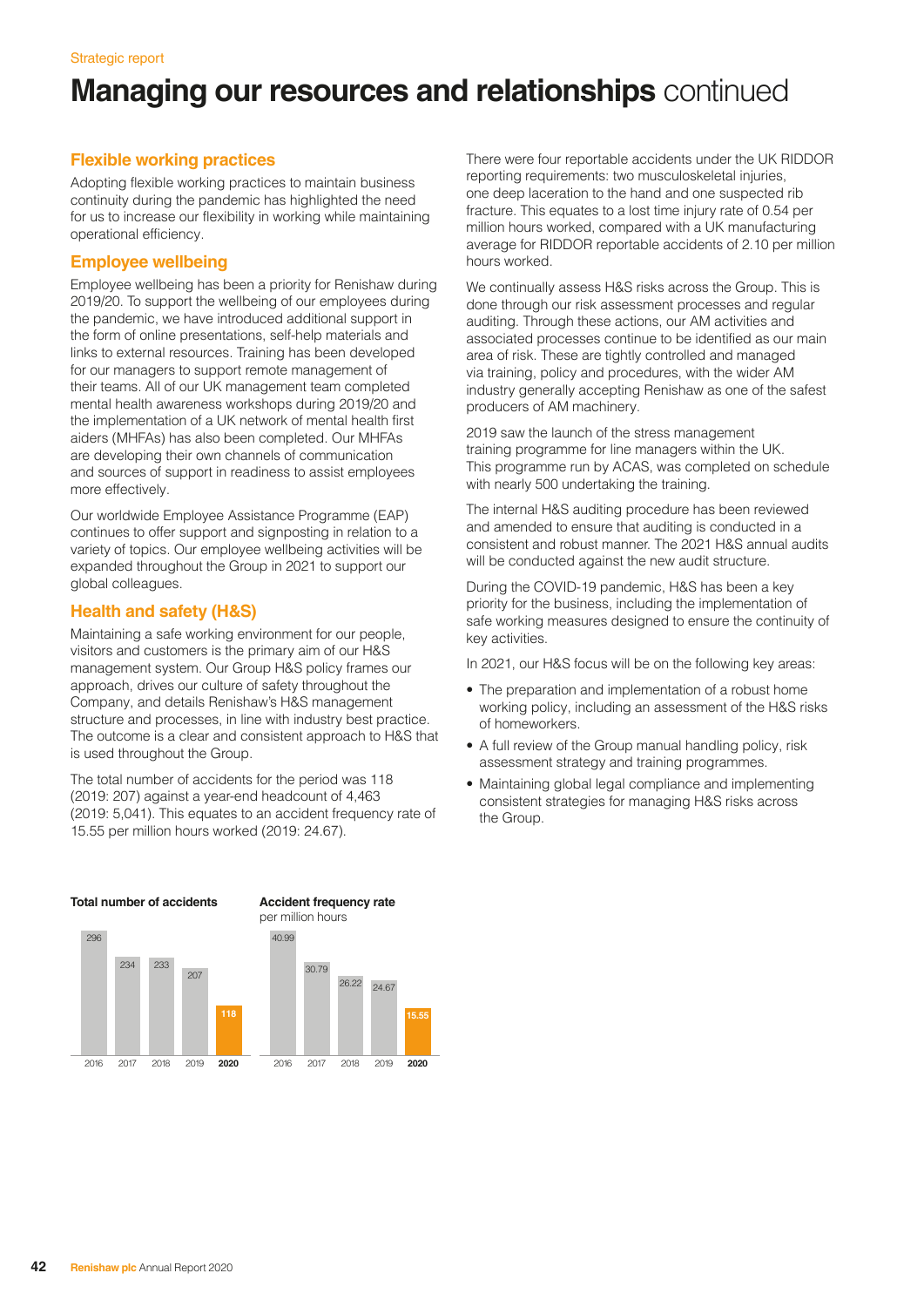**Customers**

To deliver on our purpose, it is vital that we work closely with our customers to solve their complex challenges and help them to increase their own innovation, improve product quality, expand their production output and enhance their operational efficiencies.

#### **Building relationships**

Our key aims for our customer relationships are to:

- build long-term relationships with our customers. It is not just about a sale, but also about supporting and helping our customers develop their processes and improving the quality of their product output;
- bring high levels of integration to our customers' manufacturing environments. We are especially focused on those businesses who are looking to bring connectivity and the intelligent use of data within their manufacturing processes;
- deliver excellent customer support on a global basis. Our customers can be global, with orders being placed in one country and the product shipped to the eventual end user, who could be located on a different continent; and
- provide innovative services to support changing customer expectations and market requirements throughout the life cycle of all our product ranges. We are flexible with our approach and support customer needs from initial purchase, right through to obsolescence, regardless of global location.

Renishaw was 'born global' and we have always understood the importance of providing excellent support at a local level. We achieve this through our wholly-owned subsidiary network and long-term distributors. This allows us to assure our customers that whatever their needs, we can support and assist them, resulting in a positive return on their investment.

Although machinery and the application of our products may be common across the globe, business practices, local customs, levels of technical expertise and language, are very different, so employing local people is vital. This also

ensures that Renishaw people are easily accessible to provide fast engineering support and answer queries. Our model is to use the strength of our UK operations for product development, but to decentralise decision making to our subsidiary network. This allows our local offices to make fast decisions and also to tailor sales and marketing messages and customer solutions, to their specific needs.

#### **Establishing feedback**

Our future success depends on us:

- understanding customers' true needs and using this to inform future technology innovations;
- obtaining customer feedback on new developments during testing programmes; and
- working with customers to help us develop our worldclass customer support programmes.

Due to the highly technical nature of both our customers' requirements and our products, we prefer to do this through direct contact with our customers. The voices of our customers are represented at numerous forums including regional sales and marketing conferences, product line conferences attended by representatives from the sales regions and our group service conferences. Members of our Board, Executive Committee and regional presidents also regularly engage with original equipment manufacturer (OEM) customers and end users across our key sales regions. They receive feedback on our performance as a supplier and how we can continue to help them improve their own products and operational performance.

A key platform for our engagement with current and future customers is trade exhibitions, which are typically held over two to six days. Over the duration of these events there is the opportunity to meet with thousands of people from multiple industries who visit our stands to talk to us about their challenges. Enquires from customers and prospects are recorded and stored digitally in accordance with our privacy notice (which is set out on our website), to ensure appropriate follow-up by our sales teams after the exhibitions to continue those conversations.

Prior to the pandemic, we attended 47 trade exhibitions during the year, covering most of the industries that we supply. The most important of these was EMO Hannover, where, over six days and two different stands, we met with customers from over 50 different countries. We also held numerous in-house seminars, inauguration events (including the opening of our new office in Moscow, Russia), and attended conferences and OEM customers' open houses across the world, the latter providing access to companies with whom we would not normally deal directly.

COVID-19 has impacted and will continue to impact the ability to meet customers at physical events. We have been making good use of online conferencing tools and at the end of the year we introduced a virtual exhibition platform and a series of webinars, which will be utilised globally. We continue to make use of social media to engage with our customers, with multiple corporate, subsidiary and product line accounts across platforms including Facebook, Instagram and LinkedIn.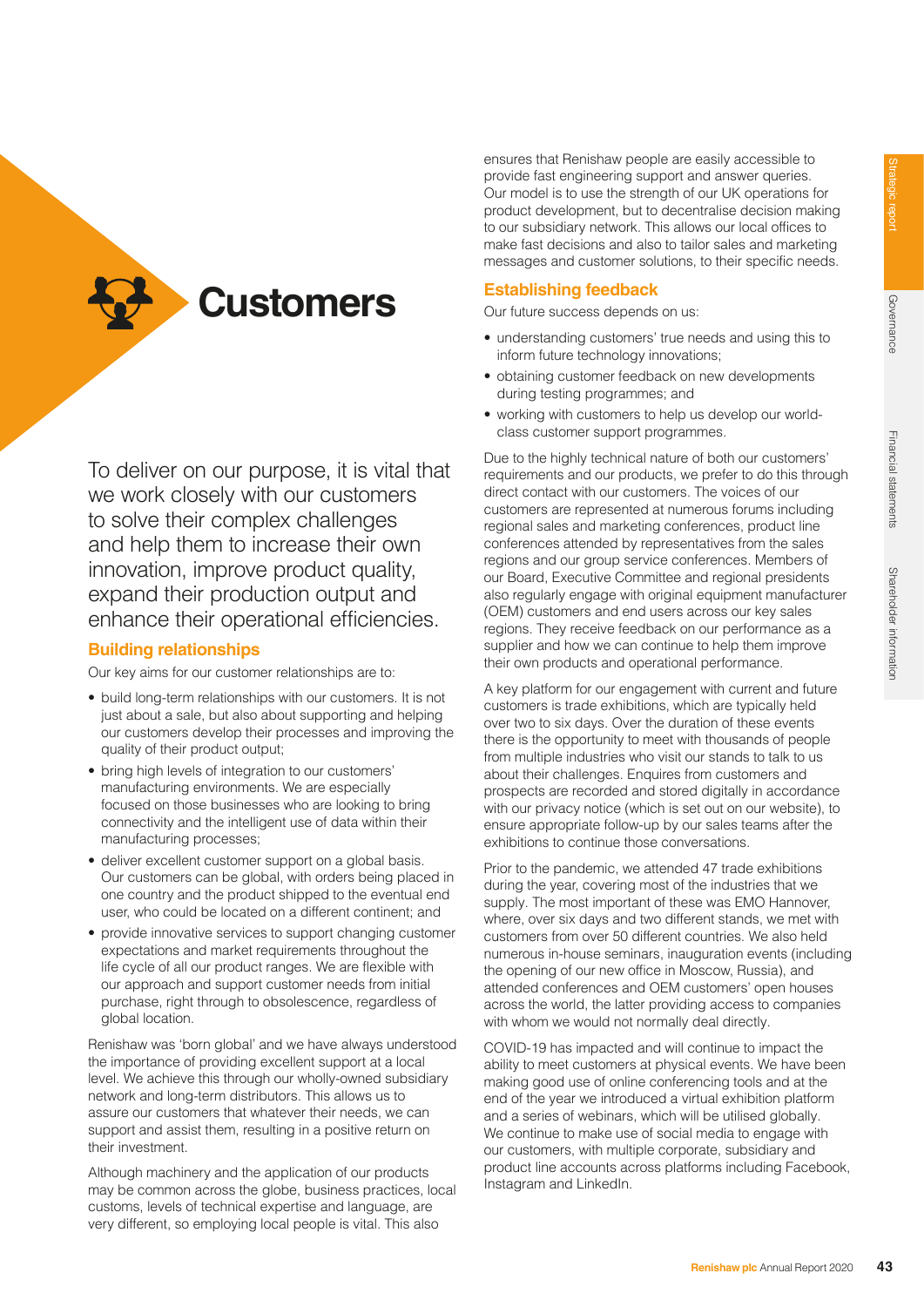# **Suppliers**

The supply of outsourced goods and services is critical to our overall success. We have developed processes and procedures to ensure all supply chains and supplier relationships are managed in an effective way.

Particular attention is paid to the initial supplier identification/ selection process for new suppliers to ensure that we have supply chains capable of achieving Renishaw's requirements in the areas of quality, cost, timescales and risk management. The ongoing management of existing supply chains and supplier relationships are equally as important, so we engage with all key suppliers on a regular basis through defined communication and feedback channels.

We have approximately 400 key UK suppliers who vary in size and location, with about half being located within a 100-mile radius of our main manufacturing sites in the UK. Many of these are SMEs (small and medium-sized enterprises). We also have many suppliers overseas. To support this, we have supply chain staff located in the UK, Ireland, India, China, the USA and various European countries. This allows us to have regular and direct communications with our suppliers while addressing differences in culture, time zone and language.

We recognise the need to protect the interests of our employees, customers and shareholders by ensuring that our supply chains are as risk-free as possible. We use a risk management process that regularly assesses supply chain risk and, where possible, looks to introduce secondary sources for all key outsourced requirements. Where this is not possible, bespoke stock policies have been implemented to allow us to manage any potential disruption in the supply chain.

We actively involve suppliers in our supplier performance programme. Existing suppliers are assessed on a regular basis to ensure that they meet expectations in the areas of delivery, quality, corrective actions and responsiveness. Where there are shortcomings, we engage with suppliers to ensure they are trained in best practice and appropriate ongoing improvement programmes are put in place.

Our supply chain and engineering teams put great emphasis on ensuring that suppliers have the capability to meet our high standards of quality by engaging with suppliers as early as possible. Where necessary, we work closely with suppliers to ensure that they have the controls in place to ensure the ongoing supply of quality goods and services. We share known best practices and our knowledge and experience of working within the metrology and process control manufacturing sector.

We are committed to conducting our business with honesty and integrity; suppliers are no exception to this policy. All suppliers we engage with are required to comply with our trading terms and the Group Business Code, covering areas such as modern slavery, conflict minerals, human rights, anti-bribery, tax evasion, data protection and dangerous goods.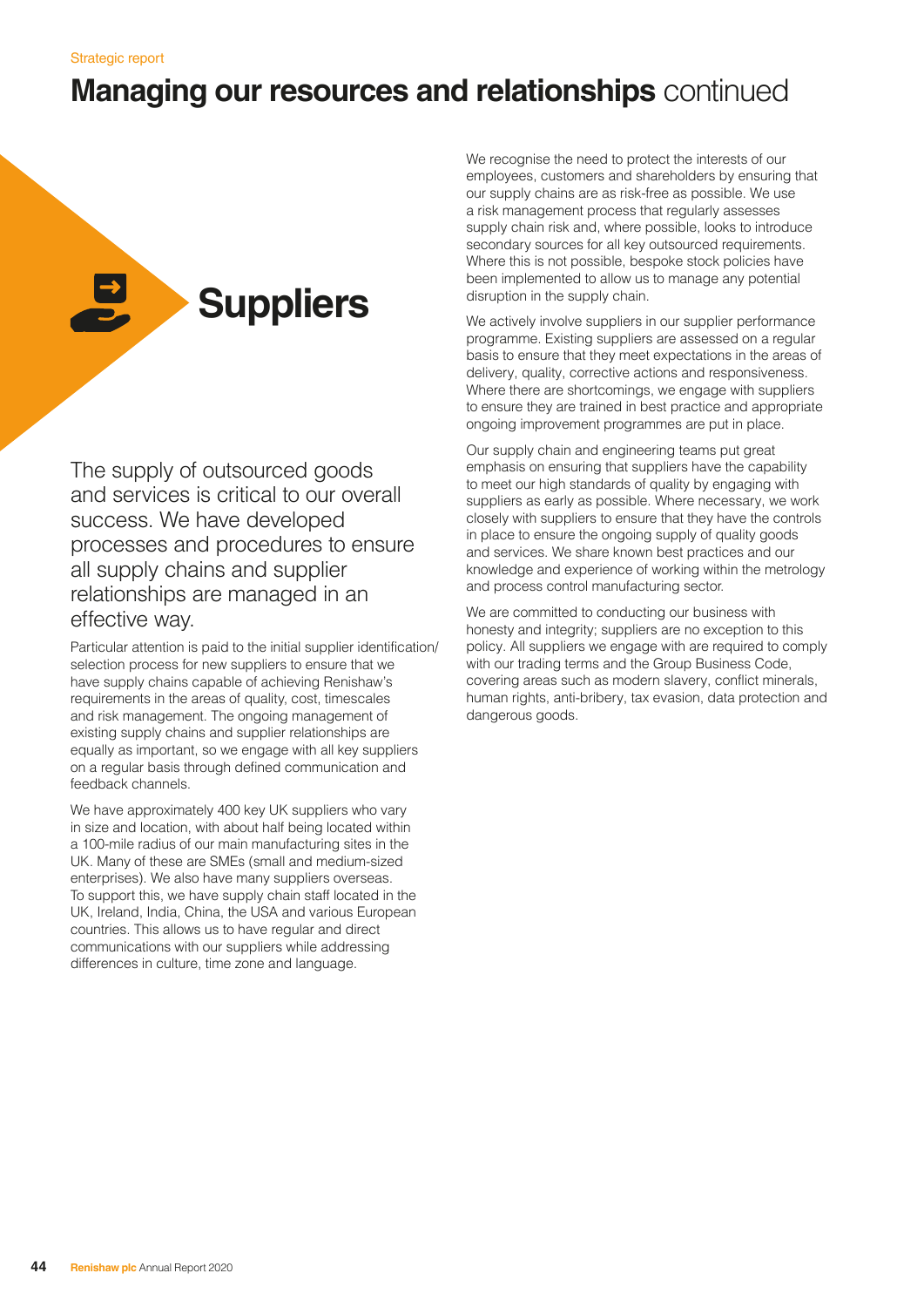**Communities**

We aim to be an inspiring employer and a responsible business. Our core value of integrity is central to the relationships we have with our communities around the world, where we strive to be open, honest and consistent. We recognise the impact we have on our communities and aim to make a positive difference and maintain an open dialogue with community representatives.

#### **Our approach**

We achieve these aims through: engagement with trade and general business organisations; financial support for charities and other not-for-profit organisations; our extensive education outreach initiatives; large work experience programmes; support for employee fundraising and volunteering; the free use of our facilities for educational and other community events; and the sponsorship of community sports clubs and festivals for science, music and the arts.

#### **Charitable giving**

Our values of innovation and integrity play a large part in our approach to supporting charities and not-for-profit organisations within our communities, which are supported through formal charities committees, individual employee fundraising and one-off fundraising events. The committees are focused on supporting organisations local to Renishaw offices that help enrich the lives of children and adults; from toddler groups and sports clubs, through to organisations that support people with disabilities and the bereaved. In the UK, an additional fund is administered by the employee-led charities committee, which donates monies to aid the victims of global disasters.

In 2019/20, we made direct donations totalling more than £198,000 to 219 different organisations. Although the number of UK grant applications has dropped significantly due to COVID-19, we responded to emergency appeals from various charities and proactively supported foodbanks located close to our major sites in the UK. In the USA our support for local people included a Thanksgiving Food drive; in Brazil, food, cleaning and hygiene supplies are collected and donated to the Centro de Desenvolvimento Bem Me Quer, which supports local children with disabilities; and in South Korea our people took part in Running with the Blind to raise money for the Foundation for the Blind and mark the 20th anniversary of Renishaw Korea. For a full list of organisations who received significant donations of over £2,000 or local currency equivalent, see page 151.

#### **Community organisations**

Before COVID-19 we continued to host tours and give talks to a wide range of organisations including business clubs, primary schools, secondary schools, colleges and universities. We hosted events organised by other organisations, including the Stroud Young Photographer of the Year final and a regional engineering open house for the Institution of Engineering Technology (IET).

We actively support the business community regionally, nationally and internationally, through active membership of trade associations and industry research centres. Some of these include: the Additive Manufacturing Users Group (USA); the European Society for Precision Engineering & Nanotechnology; UCIMU-SISTEMI PER PRODURRE (Italy); Verein Deutscher Werkzeugmaschinenfabriken e.V. (Germany); the Association of British Healthcare Industries; the Manufacturing Technologies Association (UK); Global 3D Printing Hub (Spain); PräziGen (Germany); and Canada Makes.

We also support a wide range of arts and music festivals, sports clubs and organisations in the West of England and South Wales. During the year, this included: corporate membership of the SS Great Britain Trust, Bristol Music Trust and Bristol Museums; sponsorship of Cardiff Blues Women and Gloucester-Hartpury Women rugby teams; and sponsorship of professional rugby players including Tomos Williams who plays for Cardiff Blues and Wales.

#### **Education outreach**

Our educational outreach programme is designed to excite, interest and engage young people, regardless of gender, sexuality, ethnicity or background, to study STEM subjects and to consider engineering as a career. We aim to be a key educational resource for the hands-on learning of design, fabrication, manufacturing and engineering skills, delivering workshops at our Gloucestershire HQ and dedicated education centre at our Miskin site.

In an average academic year, we engage with around 22,000 students through our various outreach programmes in South Wales, Gloucestershire and Bristol. These are managed by our four full-time outreach staff and supported by over 160 STEM ambassadors. In addition to workshops this included careers fairs, school visits, our 3D printer loan scheme, work experience programme and activities delivered by trusted partners including Bloodhound Education, Cardiff Blues and STEMworks.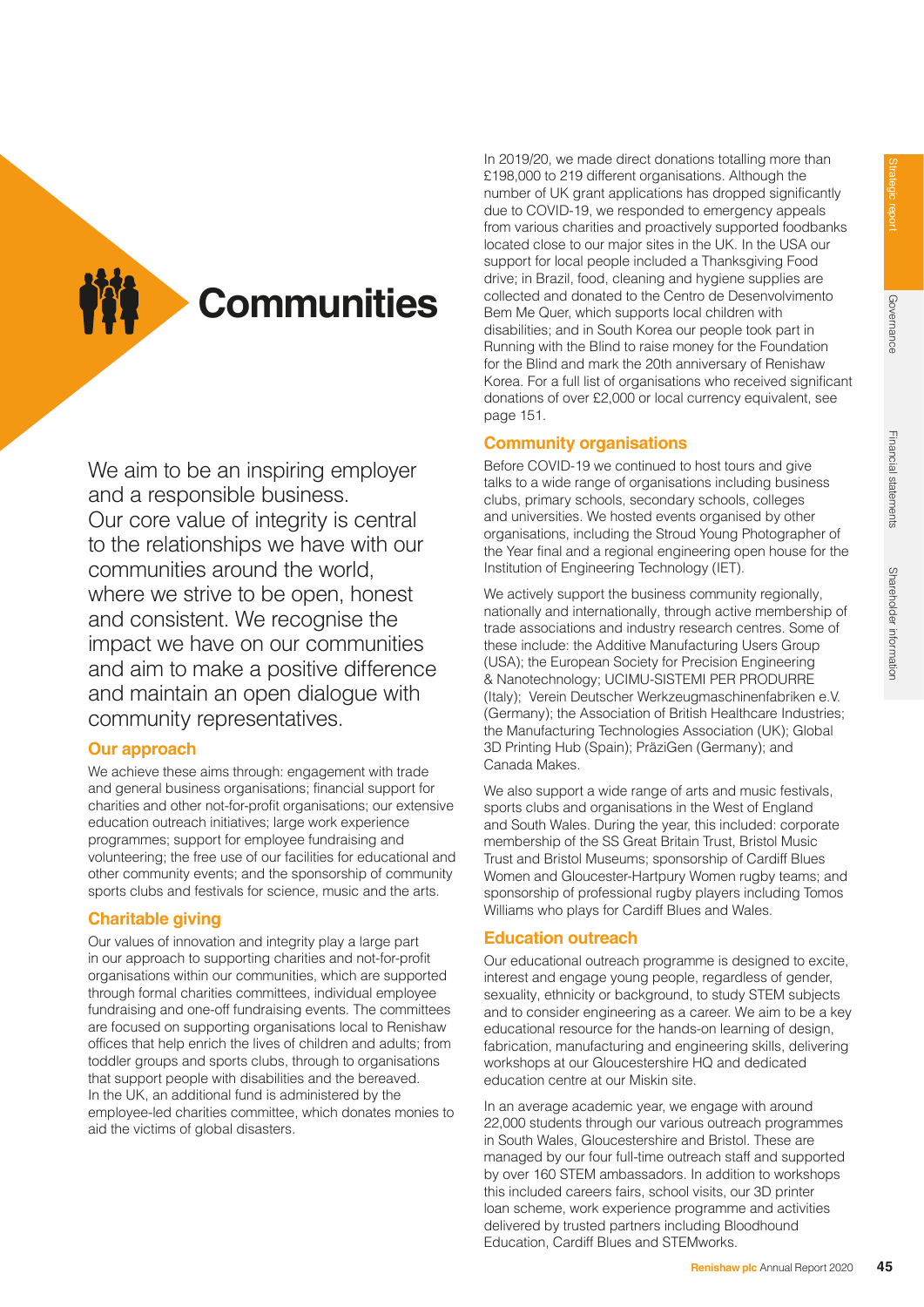# **Our planet**

We believe that sustained action is required to address climate change and that businesses have a responsibility to mitigate their impacts. We take this seriously and have continued to invest in increasing our energy efficiency, our generating capacity, and lowering our GHG emissions. The use of our own products in our manufacturing facilities is part of this strategy of increasing efficiency by reducing raw material use, waste, and energy consumption.

Our Corporate Responsibility (CR) Committee manages the oversight of the CR strategy and released an updated Group Business Code this year. This frames our approach to environmental management and drives our culture of efficiency throughout the Company. It is supported by our environmental and waste policies, with other underlying management controls, as necessary. The outcome of these policies is a clear and consistent approach to environmental management that is used across all our locations.

We continue to engage with colleagues around the Group using our internal social networks, a newly developed intranet site, and increased training for the subsidiary representatives.

We recognise that COVID-19 and the restrictions on travel will have significantly affected our GHG emissions during this fiscal period. In 2019/20, our normalised statutory emissions have increased by 4% (market-based) compared with 2018/19 and have decreased by 65% (market-based) compared with our base year (2015). We have also had an absolute reduction in our total GHG emissions of 22% (market-based).

Our statutory emissions are defined by the Greenhouse Gas Protocol as Scopes 1 and 2. Scope 1 is the direct emissions coming from our sites and vehicles, and Scope 2 is indirect emissions coming from the electricity and heat that we purchase from energy providers.

A sizeable proportion of our GHG emissions fall within the definition of Scope 3 emissions. These are emitted by other organisations on our behalf, for example, emissions from our freight forwarders when transporting our products. The details of our GHG emissions for this year are shown in the charts on page 47 with the relevant data shown on page 152.

To calculate our GHG emissions we have used the GHG Protocol Corporate Accounting and Reporting Standard (revised edition) and the UK Government's GHG reporting guidance. The emission factors are taken from the DEFRA, IEA and IPCC libraries and energy suppliers. Our GHG emissions are based on actual data taken from bills, invoices, meter readings and expense claims wherever possible.

For our Scope 1 and 2 emissions, less than 2% of the data is estimated. We continue to strive to reduce our GHG emissions and energy consumption worldwide, including investing in renewable energy generation. In 2019/20, we increased the area of solar panels at New Mills, added a new ground mount array at Stonehouse and installed new solar arrays at our new site in Norton Shores, Michigan, USA and our existing site in Turin, Italy. We are investigating further solar potential at other sites worldwide, as well as considering hydroelectric and wind energy generation opportunities.

We are pleased to report that our 2018/19 GHG emissions figures have been independently verified by thinkstep and they have found no inaccuracies. They also verified the methodology we used as being compliant with the GHG Protocol Corporate Accounting and Reporting Standard (revised edition).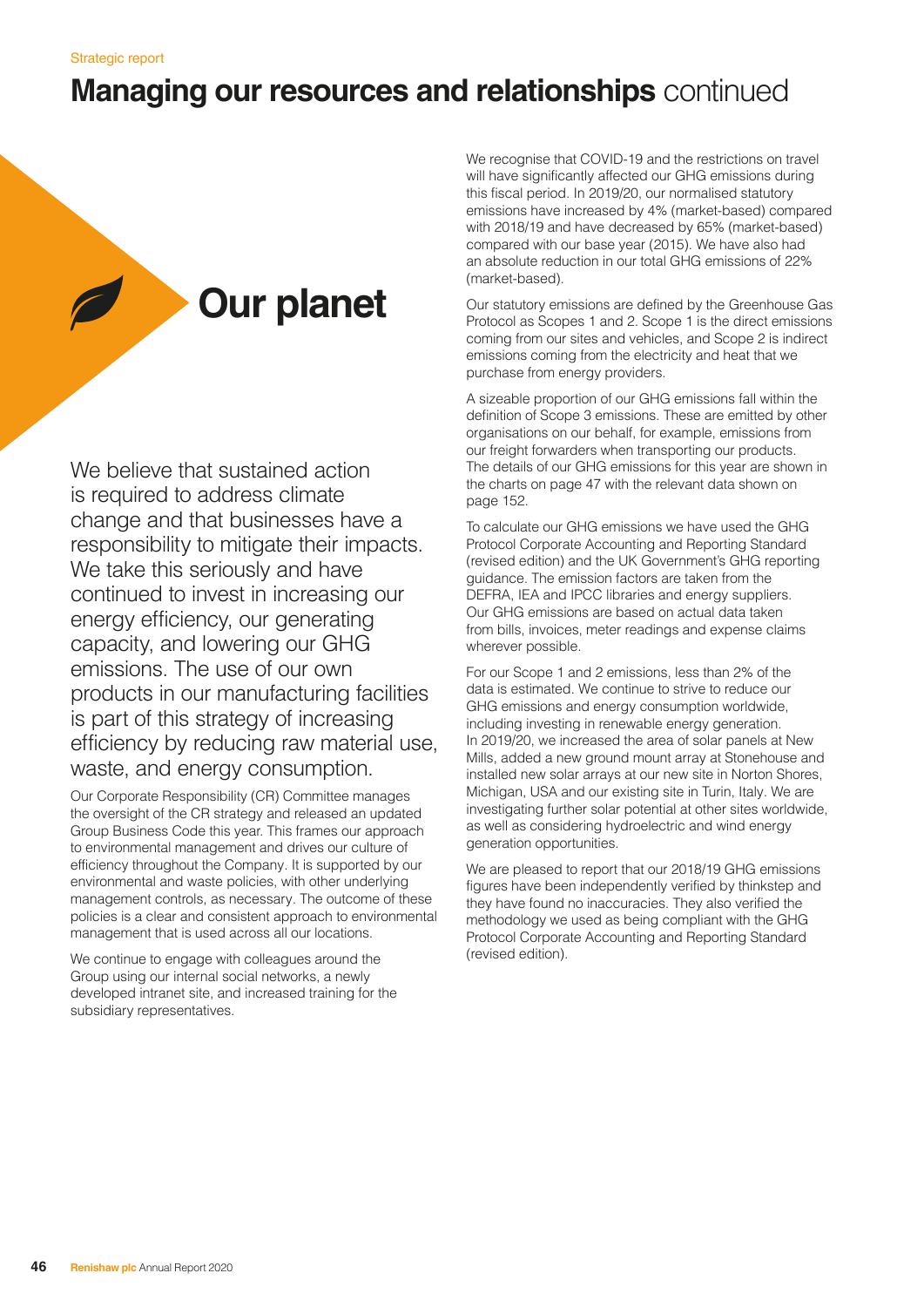#### **Waste management**

During the year our waste management strategy successfully diverted a further 1,906 tonnes of waste from landfill.

#### **Global waste totals (tonnes)**

|                                         | 2020     | 2019     | 2018     | 2017     |
|-----------------------------------------|----------|----------|----------|----------|
| Reused                                  | 88.00    | 166.00   | 67.62    | 0.00     |
| Recycled                                | 1,541.20 | 2,208.90 | 2,370.05 | 2,151.00 |
| Composted                               | 47.75    | 100.97   | 71.76    | 27.50    |
| Incinerated                             | 229.26   | 300.00   | 240.70   | 310.60   |
| <b>Total non-landfilled</b>             | 1,906.21 | 2,775.87 | 2,750.13 | 2,489.10 |
| <b>Landfilled</b>                       | 247.10   | 235.00   | 162.93   | 129.52   |
| Percentage of waste<br>sent to landfill | 11.48%   | 7.81%    | 5.59%    | 4.95%    |
| <b>Total waste</b>                      | 2,153.31 | 3,010.87 | 2,913.06 | 2,618.62 |

This year our target was a 5% reduction of waste to landfill from our global operations. Despite our best efforts this year the amount of waste to landfill has increased by 5% or 12.1 tonnes. Due to the restrictions on operational practices because of COVID-19 our manufacturing colleagues and our waste contractors struggled to meet the target of 5% reduction of waste to landfill. We have, however, reduced the amount of waste produced by 28%. We have diverted more than 88.52% (2019: 92.19%) of our waste from landfill this year.



kWh **UK** Non-UK 17.5m 17.5m 18.7m 19.6m 2016 2017 2018 2019 **2020**

**Group energy consumption**

**18.2m**

**31.4m**

**Energy source**



**Total measured GHG emissions**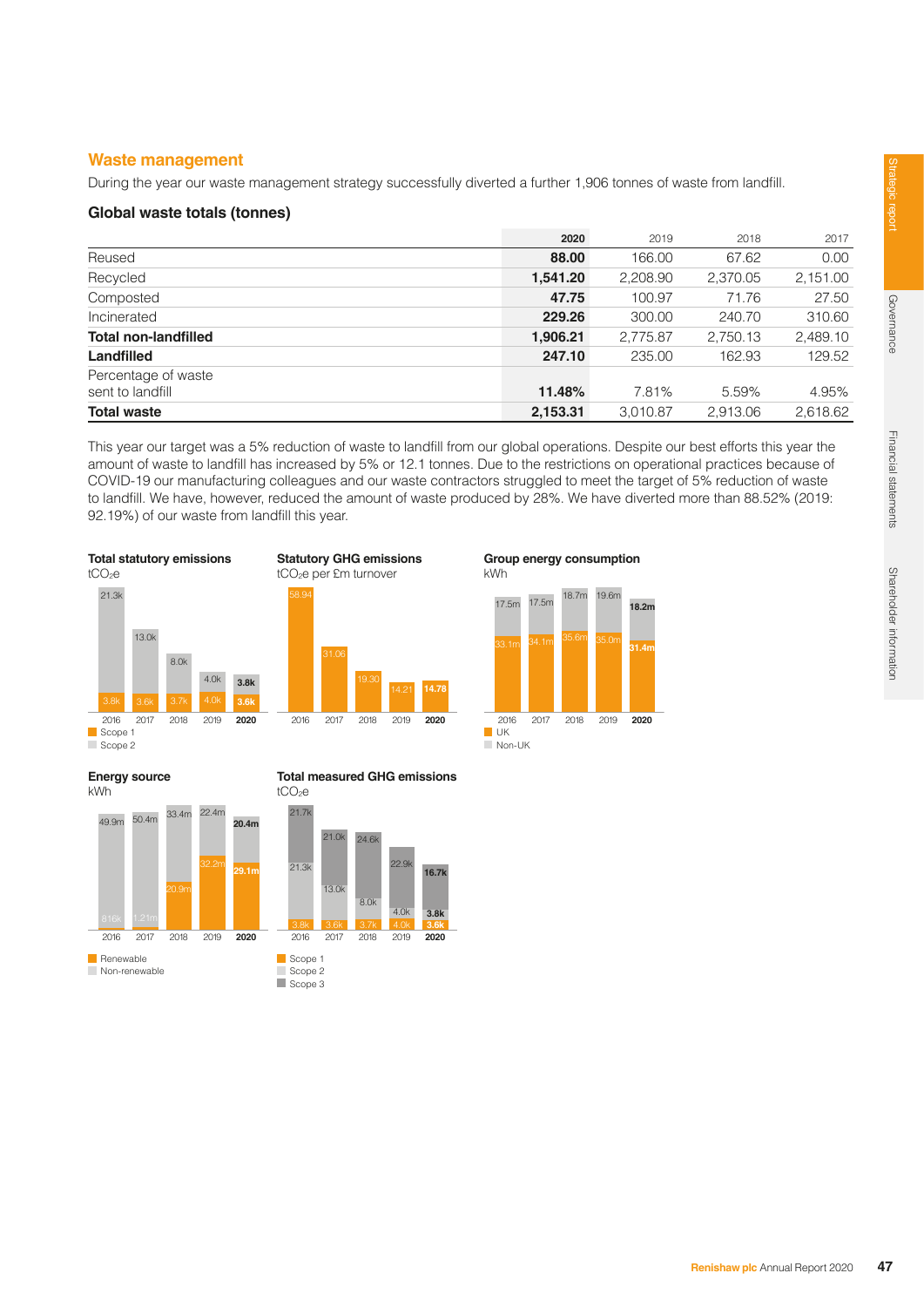# **Non-Financial Reporting Statement**

This section of the Annual Report is about how we manage our resources and relationships. It contains a wide range of non-financial information about our people, environmental, social and ethical matters, ranging from human rights to waste. Our approach to CR and our Group Business Code are available on our website www.renishaw.com/CSR and expand on this information. As required under the non-financial reporting requirements, the table below sets out where more information on non-financial matters can be found within this Annual Report and also on our website www.renishaw.com. The due diligence carried out for each policy is contained within the respective documentation.

|                              |                                                                                                           | Page(s)  |
|------------------------------|-----------------------------------------------------------------------------------------------------------|----------|
| <b>Business model</b>        | <b>Business strategy</b>                                                                                  | 14 to 15 |
|                              | Our business model                                                                                        | 10       |
|                              | <b>KPIs</b>                                                                                               | 16 to 17 |
|                              | Principal risks and uncertainties                                                                         | 29 to 36 |
| <b>Environmental matters</b> | Greenhouse gas emissions                                                                                  | 46 to 47 |
|                              | Chief Executive's review: CR                                                                              | 9        |
|                              | KPIs: Greenhouse gas emissions                                                                            | 17       |
|                              | Energy consumption and waste                                                                              | 46 to 47 |
|                              | Task Force on Climate-related Financial Disclosures statement                                             | 151      |
|                              | Further details of our approach to protecting the environment can be found<br>on our website              |          |
| Our people                   | Principal risks and uncertainties: People                                                                 | 30       |
|                              | Chairman's statement: People, culture and values                                                          | 5        |
|                              | Chief Executive's review: Our people                                                                      | 9        |
|                              | Our strategy: People and culture                                                                          | 14       |
|                              | Managing our resources and relationships: People and culture                                              | 40 to 42 |
|                              | KPIs: UK employee turnover                                                                                | 16       |
|                              | Further details on our people and opportunities are available on our website                              |          |
| <b>Social matters</b>        | Our business model                                                                                        | 10 to 11 |
|                              | Health and safety                                                                                         | 42       |
|                              | Managing our resources and relationships: Communities                                                     | 45       |
|                              | Further details and policies on social matters are available on our website                               |          |
| Human rights                 | Other statutory and regulatory disclosures: Employees                                                     | 88       |
|                              | Details of our policy, as well as our approach to protecting human rights, can be<br>found on our website |          |
| Anti-corruption and          | Principal risks and uncertainties: Non-compliance with laws and regulations                               | 35       |
| anti-bribery matters         | Managing our resources and relationships: Suppliers                                                       | 44       |
|                              | Our Group Business Code and other related policies can be found on our website                            |          |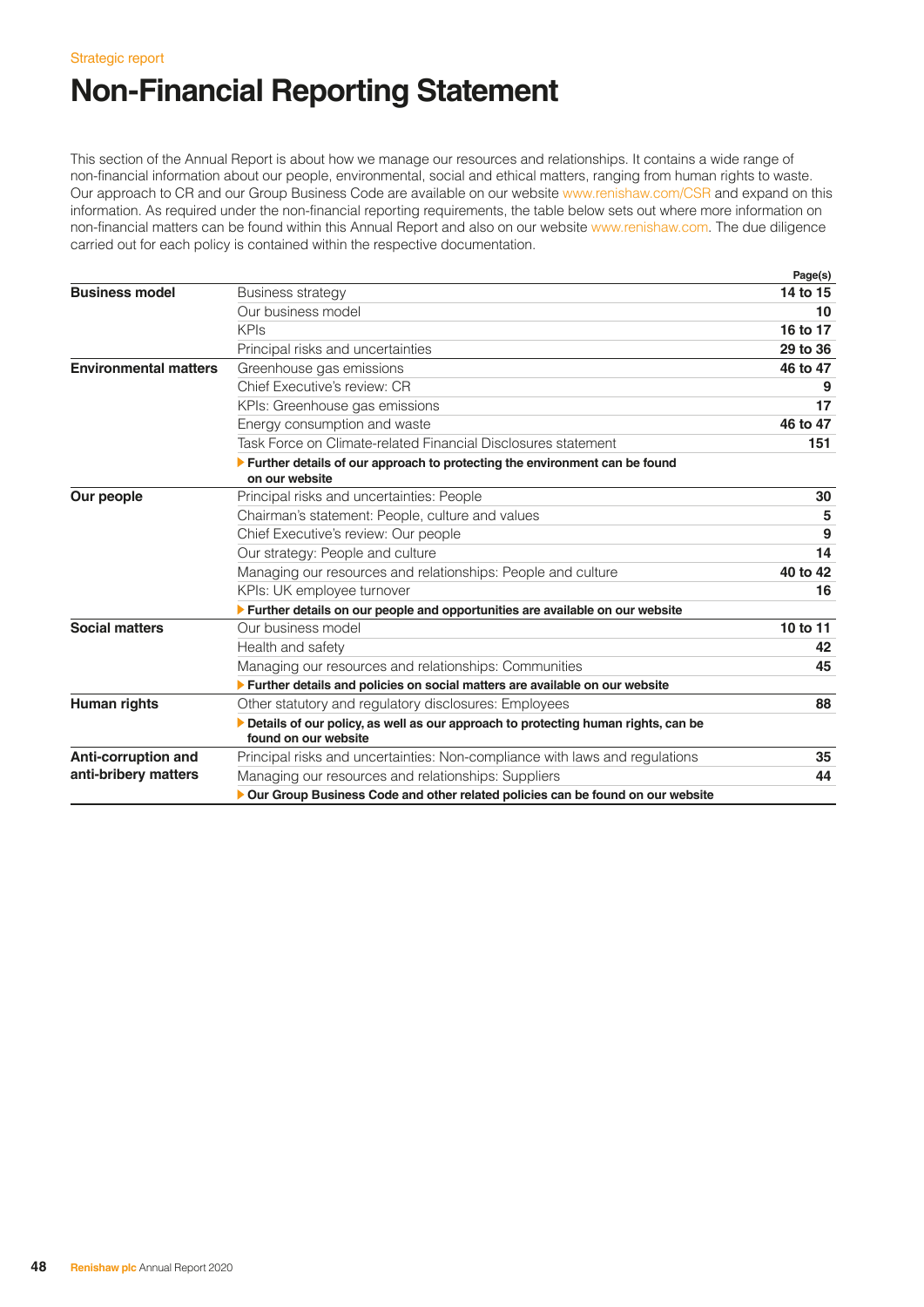# **Section 172 statement**

#### **Key requirement**

Under the Companies (Miscellaneous Reporting) Regulations 2018, the Directors are required to explain how they have complied with their duty to have regard to the matters in section 172 (1) (a)-(f) (Section 172) of the Companies Act 2006. Under Section 172 a director of a company must act in the way they consider, in good faith, would most likely promote the success of the company for the benefit of its shareholders. In doing so the director must have regard to other matters including: – likely consequences of any decisions in the long term; – interests of the company's employees; – the need to foster the company's business relationships with suppliers, customers and others; – impact of the company's operations on the community and the environment; – the company's reputation for high standards of business conduct; and – the need to act fairly as between members of the company.

#### **Examples of the way in which the Board had regard to s172 matters**

The Board's engagement with employees, suppliers and customers in 2019/20 is explained in the stakeholder engagement model on pages 38 to 49. The Directors receive regular reports on health, safety and environment and security to support their consideration of the impact of their decisions on our community and the environment. Further information can be found on pages 34, 42 and 46 to 47. Ensuring high standards of business conduct is critical for the success of the Group. The Directors receive reports from the Group Legal, Quality, Compliance, Human Resources and Corporate Responsibility teams and our Non-Financial Reporting Statement opposite identifies policies and guidelines governing our approach to anti-corruption, anti-bribery, social matters and human rights. Consideration of the long-term impact of decisions is integral to the approval of strategy, and our strategic progress in 2019/20 is disclosed on pages 1 to 49.

#### **Examples of how the Directors discharged their s172 duty when taking the principal decisions during the year**

The Board takes the interests of stakeholders into account when making decisions. The relevance of each stakeholder group may increase or decrease by reference to the issue in question, so the Board seeks to understand the needs and priorities of each group during its discussions. This, together with the combination of the consideration of long-term consequences of decisions and the maintenance of our reputation for high standards of business conduct, has always been integral to the way the Renishaw Board operates. During a challenging year, the below have been the principal decisions taken and how stakeholders views have been considered:

| <b>Stakeholder</b>                                                                                | <b>Principal decision</b>                                                                                                                                                                                                                                                                                                                                                                               | Engagement                                                                                                                                                                                                              | Outcome                                                                                                                                                                                                                                                                                                                                                                          | Page(s)        |
|---------------------------------------------------------------------------------------------------|---------------------------------------------------------------------------------------------------------------------------------------------------------------------------------------------------------------------------------------------------------------------------------------------------------------------------------------------------------------------------------------------------------|-------------------------------------------------------------------------------------------------------------------------------------------------------------------------------------------------------------------------|----------------------------------------------------------------------------------------------------------------------------------------------------------------------------------------------------------------------------------------------------------------------------------------------------------------------------------------------------------------------------------|----------------|
| Shareholders,<br>potential<br>investors<br>and lenders/<br>employees/<br>customers/<br>suppliers. | In light of the increased global<br>macroeconomic uncertainty due to the<br>COVID-19 pandemic, the interim dividend stakeholders, given the effects of the cash and managing the Group in a<br>payable during the year was cancelled,<br>and no final dividend is declared in<br>respect of the year. This reflects the<br>previously announced decision for all<br>directors to waive their dividends. | Various communication forums to<br>achieve equitable treatment of our<br>COVID-19 pandemic.                                                                                                                             | No dividend paid for 2019/20 in line<br>with the Board's priority of conserving<br>prudent manner through this period<br>of uncertainty.                                                                                                                                                                                                                                         | 5              |
| People/<br>customers/<br>suppliers/<br>communities                                                | The implementation of the Fit for the<br>future strategy was a key area of focus<br>during the year, and saw the realignment<br>of the business with current global<br>demand and a heightened focus on key<br>strategic priorities.                                                                                                                                                                    | Rigorous Board debate and<br>consideration of Board papers,<br>and business plans, consultation<br>processes, CEO communications,<br>workforce engagement<br>mechanism, staff survey by works<br>forum representatives. | Implemented redundancy<br>programmes, the co-location of the<br>Staffordshire AM operations to New<br>Mills and Miskin, travel restrictions,<br>and other efficiencies. Where possible,<br>at risk employees were offered<br>other roles and those leaving the<br>business were not replaced to<br>reduce redundancies.                                                          | 6, 9<br>and 22 |
| People                                                                                            | Since the start of COVID-19 we put in<br>place short-notice arrangements for many regular CEO online briefings for<br>people to work from home, a temporary<br>shutdown of manufacturing operations<br>to implement strict social distancing<br>measures, implemented a heightened<br>focus on our Fit for the future strategy and<br>initiated temporary shorter working hours.                        | Additional bi-weekly Board calls,<br>employees, COVID-19 support<br>group, consultation processes,<br>enhanced employee<br>wellbeing programme, senior<br>management feedback,<br>workforce engagement.                 | Highlighted need to evaluate our<br>working practices, increase our<br>flexibility and deliver on Fit for the<br>future. The Board considered a wide<br>range of operational and financial<br>scenarios and the interests of multiple<br>stakeholder groups to determine<br>the overhead and salary reductions<br>necessary to protect the financial<br>position of the Company. | 6 and 40       |
| <b>Customers</b>                                                                                  | Development of alternative routes<br>to access customers as a result of<br>COVID-19 impact on the ability to meet<br>customers at physical events.                                                                                                                                                                                                                                                      | Key platform is trade exhibitions,<br>prior to the pandemic, 47 trade<br>exhibitions attended.                                                                                                                          | Increased use of online conferencing<br>tools and introduction of a virtual<br>exhibition platform as well as a<br>series of webinars, which will be<br>utilised globally.                                                                                                                                                                                                       | 38<br>and 43   |

#### **Allen Roberts**

Group Finance Director

The Strategic report on pages 1 to 49 was approved by the Board on 18 August 2020 and signed on its behalf by

**Sir David McMurtry**  Executive Chairman

Governance